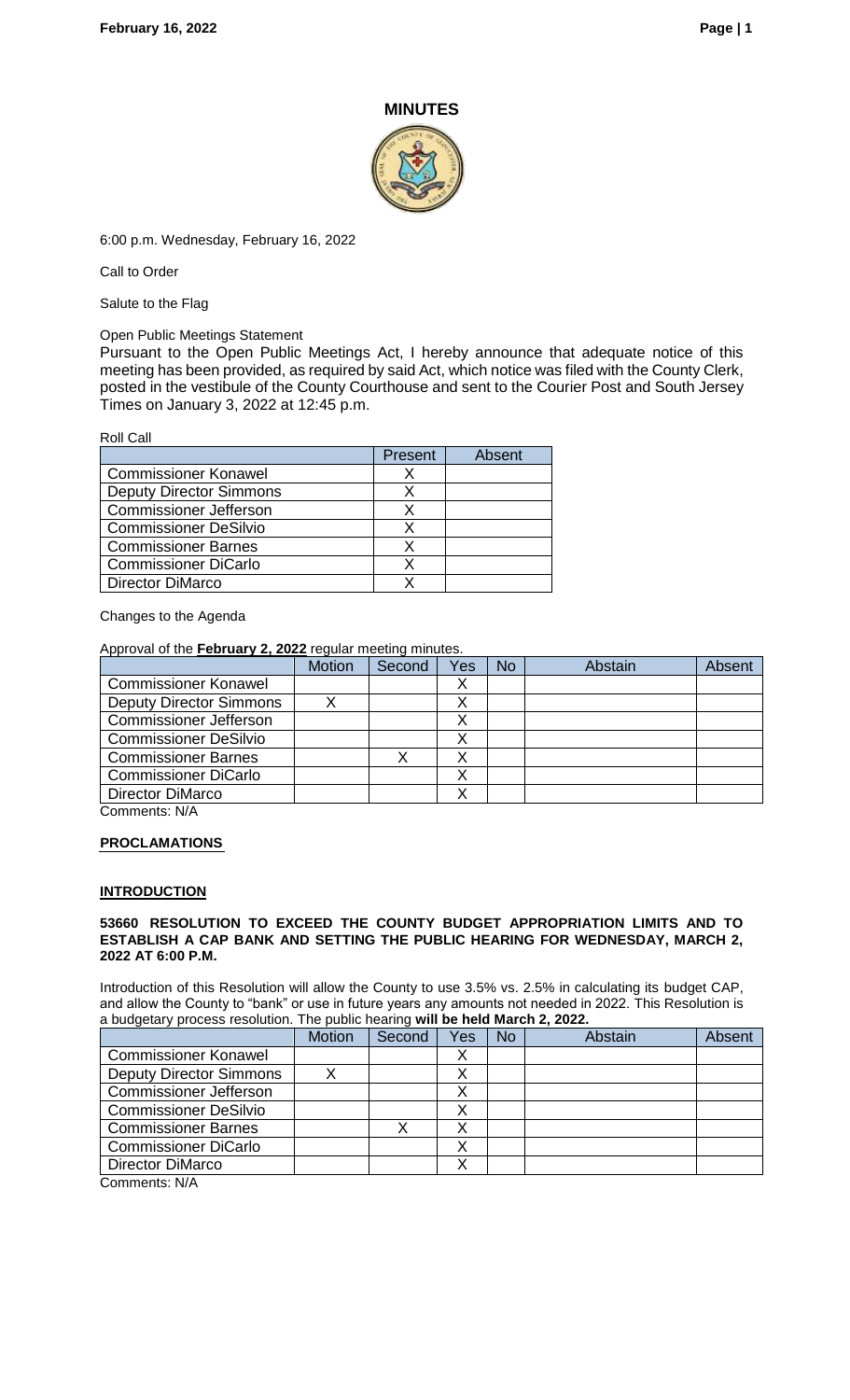|                                | <b>Motion</b> | Second | Yes | No | Abstain | <b>Absent</b> |
|--------------------------------|---------------|--------|-----|----|---------|---------------|
| <b>Commissioner Konawel</b>    |               |        |     |    |         |               |
| <b>Deputy Director Simmons</b> |               |        |     |    |         |               |
| <b>Commissioner Jefferson</b>  |               |        |     |    |         |               |
| <b>Commissioner DeSilvio</b>   |               |        |     |    |         |               |
| <b>Commissioner Barnes</b>     |               |        |     |    |         |               |
| <b>Commissioner DiCarlo</b>    |               |        |     |    |         |               |
| <b>Director DiMarco</b>        |               |        |     |    |         |               |
| Comments: N/A                  |               |        |     |    |         |               |

### **Public portion on agenda items only (time limit of five (5) minutes per person, per public portion). OPEN**

## **CLOSE**

|                                | <b>Motion</b> | Second | Yes | No | Abstain | Absent |
|--------------------------------|---------------|--------|-----|----|---------|--------|
| <b>Commissioner Konawel</b>    |               |        | ↗   |    |         |        |
| <b>Deputy Director Simmons</b> |               |        |     |    |         |        |
| <b>Commissioner Jefferson</b>  |               |        |     |    |         |        |
| <b>Commissioner DeSilvio</b>   |               |        |     |    |         |        |
| <b>Commissioner Barnes</b>     |               |        |     |    |         |        |
| <b>Commissioner DiCarlo</b>    |               |        |     |    |         |        |
| <b>Director DiMarco</b>        |               |        |     |    |         |        |

Comments: N/A

### **RESOLUTIONS**

#### **DEPARTMENT OF ADMINISTRATION DIRECTOR DIMARCO DEPUTY DIRECTOR SIMMONS**

**53661 RESOLUTION APPOINTING A MEMBER TO THE DISABILITIES ADVISORY COUNCIL.**

**53662 RESOLUTION AUTHORIZING THE OFFICE OF THE COUNTY PROSECUTOR TO EXCEED THE 2.0% BUDGET CAP FOR THE 2022 COUNTY BUDGET.** 

**53663 RESOLUTION AUTHORIZING THE COUNTY SHERIFF'S DEPARTMENT TO EXCEED THE 2.0% BUDGET CAP FOR THE 2022 COUNTY BUDGET.** 

**53664 RESOLUTION AUTHORIZING THE OFFICE OF THE COUNTY SUPERINTENDENT OF ELECTIONS TO EXCEED THE 2.0% BUDGET CAP FOR THE 2022 COUNTY BUDGET.** 

**53665 RESOLUTION AUTHORIZING 2021 APPROPRIATION RESERVE BUDGET TRANSFERS.**

**53666 RESOLUTION AUTHORIZING APPROVAL OF THE BILL LISTS FOR THE MONTH OF FEBRUARY 2022.**

**53667 RESOLUTION AUTHORIZING A CONTRACT WITH AMERICAN WORKCARE, P.C. FROM MARCH 1, 2022 TO FEBRUARY 28, 2023 IN AN AMOUNT NOT TO EXCEED \$50,000.00.**

**53668 RESOLUTION AUTHORIZING AND CONFIRMING SETTLEMENT OF STATE TAX COURT TAX APPEALS.**

**53669 RESOLUTION AUTHORIZING GOVDEALS ONLINE AUCTIONS TO SELL CERTAIN COUNTY SURPLUS PROPERTY VIA THE SOURCEWELL NATIONAL COOPERATIVE PRICING SYSTEM**

**53670 RESOLUTION SUPPORTING SENATORS O'SCANLON AND GOPAL'S NEW JERSEY SENATE BILL NO. 1200, INTRODUCED JANUARY 31, 2022.**

| Motion to approve Resolutions 53661 through 53670 as read. |               |        |     |           |                               |        |  |
|------------------------------------------------------------|---------------|--------|-----|-----------|-------------------------------|--------|--|
|                                                            | <b>Motion</b> | Second | Yes | <b>No</b> | Abstain                       | Absent |  |
| <b>Commissioner Konawel</b>                                |               |        | Х   |           |                               |        |  |
| <b>Deputy Director Simmons</b>                             | X             |        | Х   |           | <b>Bill List Abstentions:</b> |        |  |
|                                                            |               |        |     |           | 21-10779, 22-00752            |        |  |
| <b>Commissioner Jefferson</b>                              |               |        | Χ   |           |                               |        |  |
| <b>Commissioner DeSilvio</b>                               |               |        | Х   |           |                               |        |  |
| <b>Commissioner Barnes</b>                                 |               | Χ      | х   |           |                               |        |  |
| <b>Commissioner DiCarlo</b>                                |               |        | Χ   |           | <b>Bill List Abstentions:</b> |        |  |
|                                                            |               |        |     |           | 22-00981, 21-00752,           |        |  |
|                                                            |               |        |     |           | 22-01230, 22-01231            |        |  |
|                                                            |               |        |     |           | 22-01232, 21-10607            |        |  |
|                                                            |               |        |     |           | 22-00717, 22-00228            |        |  |

**Motion to approve Resolutions 53661 through 53670 as read.**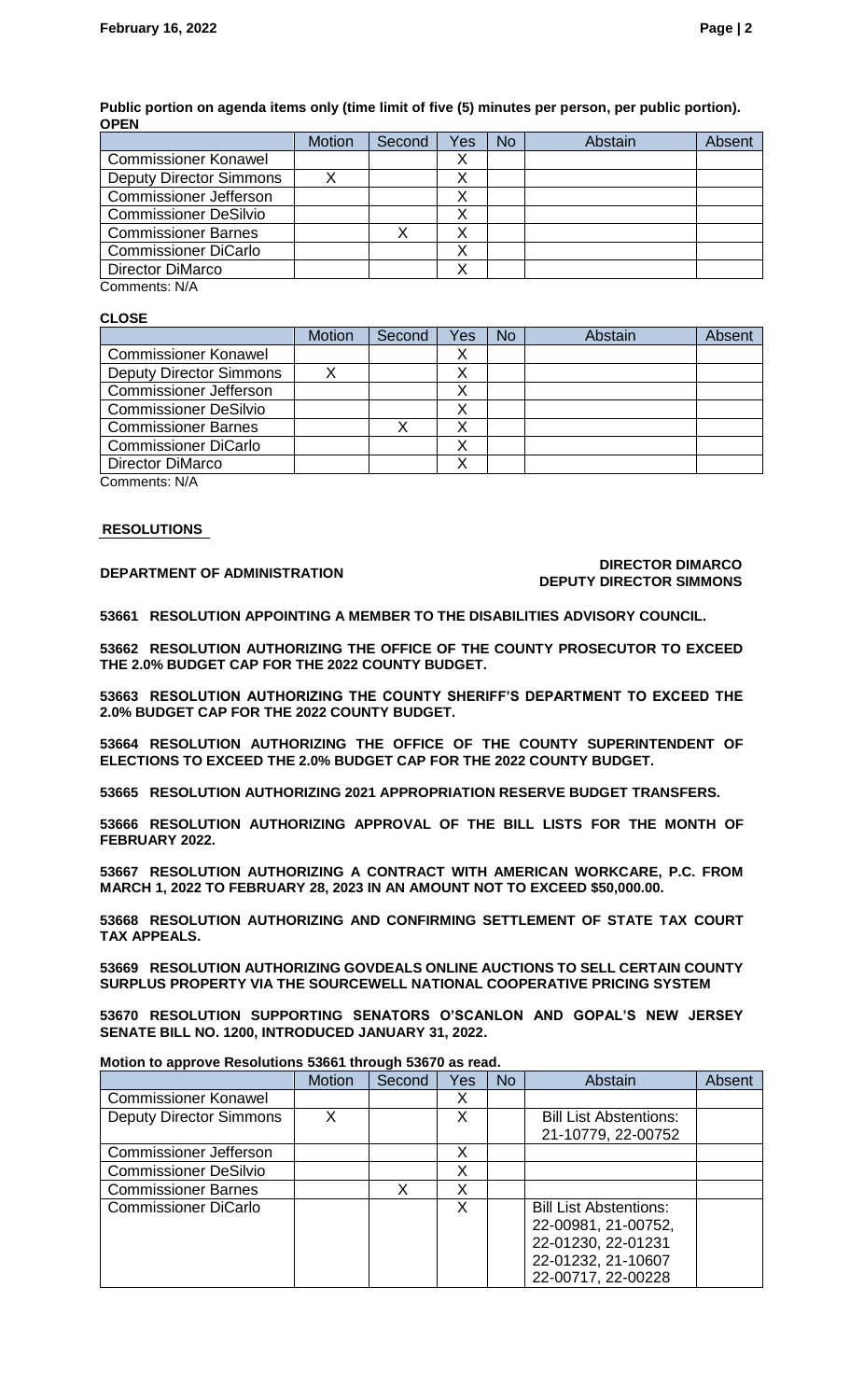|                  |  | 22-00280, 22-00370<br>22-00371, 22-00372<br>22-00550, 22-00557<br>22-01007, 22-01040<br>22-00230, 22-00231<br>22-00363, 22-00461<br>22-00665, 22-00984 |  |
|------------------|--|--------------------------------------------------------------------------------------------------------------------------------------------------------|--|
| Director DiMarco |  | <b>Bill List Abstentions:</b><br>21-00973, 21-00974,<br>21-03909 21-11677                                                                              |  |

Comments: Commissioner Konawel requested that someone explain the reason to exceed the 2% CAP budget on Resolutions 53662(A-2), 53663(A-3) and 53664(A-4). Administrator Bruner explained that these resolutions were part of the budgetary process and were required when any constitutional row office will exceed the CAP. Administrator Bruner explained that this would not affect the overall 2% CAP in the County Budget. Administrator Bruner explained the reasons why each row office is going over the 2% CAP. The Prosecutor's office is because of body camera maintenance that was previously covered by grant funds. The Sheriff's department was because of the increase in inmate housing and the Superintendent of Elections is because of early voting.

#### **DEPARTMENT OF ECONOMIC DEVELOPMENT & PUBLIC WORKS**

#### **DEPUTY DIRECTOR SIMMONS COMMISSIONER DICARLO**

**53671 RESOLUTION AUTHORIZING A CONTRACT WITH REMINGTON & VERNICK ENGINEERS, INC. FROM FEBRUARY 16, 2022 TO COMPLETION OF THE PROJECT FOR \$68,442.47.**

**53672 RESOLUTION AUTHORIZING ADOPTION OF A REVISED POLICIES AND PROCEDURES MANUAL FOR THE GLOUCESTER COUNTY OWNER-OCCUPIED REHABILITATION PROGRAM.**

**53673 RESOLUTION AUTHORIZING AN AMENDMENT TO A SHARED SERVICES AGREEMENT WITH ROWAN COLLEGE OF SOUTH JERSEY.**

**53674 RESOLUTION AUTHORIZING CONTRACT AMENDMENTS WITH MID-ATLANTIC STATES CAREER & EDUCATION CENTER AND SAINT JOHN OF GOD COMMUNITY SERVICES.**

**53675 RESOLUTION AUTHORIZING THE AWARD OF A CONTRACT WITH THE CIVIC OPERATIONS GROUP, INC. FROM MARCH 1, 2022 TO FEBRUARY 28, 2023 IN AN AMOUNT NOT TO EXCEED \$738,250.00.**

# **Motion to approve Resolutions B-1 through B-6 as read.**

|                                | <b>Motion</b> | Second | Yes | <b>No</b> | Abstain | Absent |
|--------------------------------|---------------|--------|-----|-----------|---------|--------|
| <b>Commissioner Konawel</b>    |               |        |     | R. 53675  |         |        |
| <b>Deputy Director Simmons</b> |               |        |     |           |         |        |
| <b>Commissioner Jefferson</b>  |               |        |     |           |         |        |
| <b>Commissioner DeSilvio</b>   |               |        |     | R. 53675  |         |        |
| <b>Commissioner Barnes</b>     |               |        |     |           |         |        |
| <b>Commissioner DiCarlo</b>    |               |        |     |           |         |        |
| <b>Director DiMarco</b>        |               |        |     |           |         |        |

Comments: Deputy Director Simmons questioned Commissioner Konawel and Commissioner DeSilvio has to why they would vote no on a fully funded grant program. Commissioner Konawel stated that he just believed that money could be allocated better. He was not thrilled with the research he did on the company he believes the money could be used better elsewhere. Commissioner Simmons asked Commissioner DeSilvio the same question. Commissioner DeSilvio stated that Commissioner Konawel used his sentence exactly.

#### **DEPARTMENT OF PUBLIC SAFETY & VETERANS AFFAIRS**

#### **COMMISSIONER DICARLO DEPUTY DIRECTOR SIMMONS**

**53676 RESOLUTION AUTHORIZING THE ACCEPTANCE OF THE FFY2021 EMERGENCY MANAGEMENT PERFORMANCE GRANT (EMPG) EMERGENCY MANAGEMENT AGENCY ASSISTANCE (EMAA) FROM JULY 1, 2021 TO JUNE 30, 2022 IN THE TOTAL AMOUNT OF \$110,000.00, WHICH INCLUDES AN IN-KIND MATCH OF \$55,000.00.**

**53677 RESOLUTION AUTHORIZING THE APPLICATION AND ACCEPTANCE OF THE FY21 HAZARDOUS MATERIALS EMERGENCY PREPAREDNESS GRANT PROGRAM FROM U.S. DEPARTMENT OF TRANSPORTATION, PHMSA, FROM SEPTEMBER 30, 2021 TO SEPTEMBER 29, 2022, IN THE TOTAL AMOUNT OF \$19,300.00.**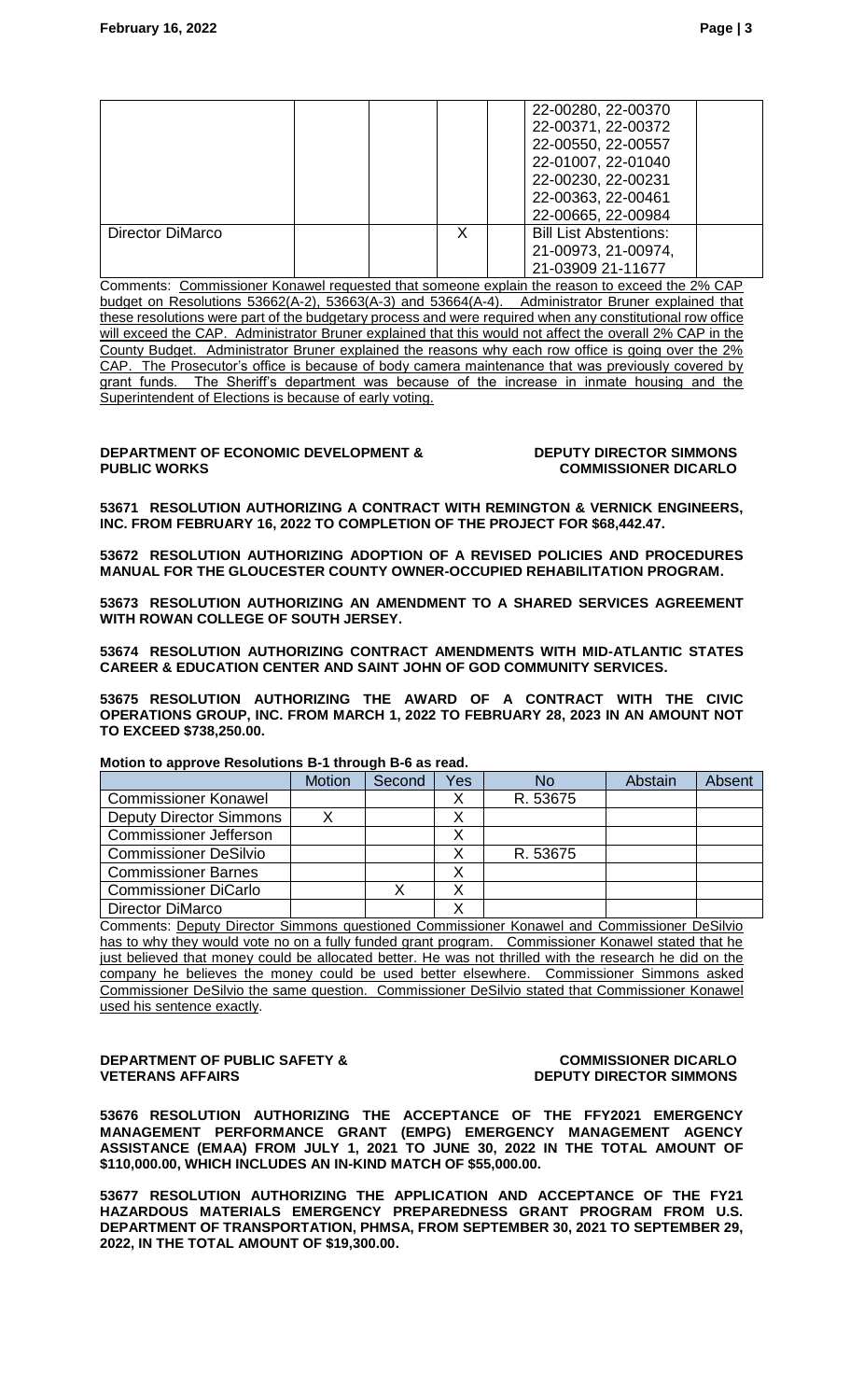#### **Motion to approve Resolutions 53676 and 53677 as read.**

|                                | <b>Motion</b> | Second | Yes | <b>No</b> | Abstain | Absent |
|--------------------------------|---------------|--------|-----|-----------|---------|--------|
| <b>Commissioner Konawel</b>    |               |        |     |           |         |        |
| <b>Deputy Director Simmons</b> |               |        |     |           |         |        |
| <b>Commissioner Jefferson</b>  |               |        |     |           |         |        |
| <b>Commissioner DeSilvio</b>   |               |        |     |           |         |        |
| <b>Commissioner Barnes</b>     |               |        |     |           |         |        |
| <b>Commissioner DiCarlo</b>    |               |        |     |           |         |        |
| <b>Director DiMarco</b>        |               |        |     |           |         |        |

Comments: N/A

#### **DEPARTMENT OF HEALTH & HUMAN SERVICES COMMISSIONER JEFFERSON COMMISSIONER BARNES**

**53678 RESOLUTION AUTHORIZING AN AGREEMENT WITH THE NEW JERSEY DEPARTMENT OF COMMUNITY AFFAIRS AND ACCEPTANCE OF THE LOW-INCOME HOME ENERGY ASSISTANCE (LIHEAP) CWA ADMINISTRATION GRANT FROM OCTOBER 1, 2021 TO SEPTEMBER 30, 2022 FOR \$8,561.00.**

**53679 RESOLUTION AUTHORIZING AN AGREEMENT WITH THE NEW JERSEY DEPARTMENT OF COMMUNITY AFFAIRS AND ACCEPTANCE OF FUNDS REGARDING THE UNIVERSAL SERVICE FUND (USF) CWA ADMINISTRATION GRANT FROM JULY 1, 2021 TO JUNE 30, 2022 FOR \$5,707.00.**

**53680 RESOLUTION AUTHORIZING A GRANT AGREEMENT WITH THE NJ DEPARTMENT OF CHILDREN & FAMILIES, DIVISION OF FAMILY & COMMUNITY PARTNERSHIPS FOR FAMILY SUPPORT SERVICES FOR CHILD ABUSE AND NEGLECT PREVENTION AND IN-HOME FAMILY PRESERVATION FROM JULY 1, 2022 TO JUNE 30, 2023 IN THE AMOUNT OF \$300,000.00.**

**53681 RESOLUTION AUTHORIZING A CONTRACT RENEWAL FOR GRANT FUNDS FROM THE NJ DEPARTMENT OF CHILDREN & FAMILIES FOR THE HUMAN SERVICES PLANNING GRANT FROM JULY 1, 2022 TO JUNE 30, 2023 IN THE TOTAL AMOUNT OF \$69,470.00.**

**53682 RESOLUTION ACCEPTING GRANT FUNDS FROM NJ TRANSIT FOR THE FFY2018 FTA SECTION 5310 GRANT PROGRAM FROM JANUARY 1, 2022 TO DECEMBER 31, 2022 FOR \$100,000.00 WITH AN IN-KIND MATCH OF \$100,000.00 FOR A TOTAL AMOUNT OF \$200,000.00.**

### **Motion to approve Resolutions 53678 through 53682 as read.**

|                                | <b>Motion</b> | Second | Yes | <b>No</b> | Abstain | Absent |
|--------------------------------|---------------|--------|-----|-----------|---------|--------|
| <b>Commissioner Konawel</b>    |               |        |     |           |         |        |
| <b>Deputy Director Simmons</b> |               |        |     |           |         |        |
| Commissioner Jefferson         |               |        |     |           |         |        |
| <b>Commissioner DeSilvio</b>   |               |        |     |           |         |        |
| Commissioner Barnes            |               |        |     |           |         |        |
| <b>Commissioner DiCarlo</b>    |               |        |     |           |         |        |
| Director DiMarco               |               |        |     |           |         |        |

Comments: N/A

#### **DEPARTMENT OF LAW & JUSTICE COMMISSIONER DESILVIO COMMISSIONER KONAWEL**

**53683 RESOLUTION ACCEPTING FUNDS FROM THE UNITED STATES SECRET SERVICE FOR THE ELECTRONIC CRIMES TASK FORCE (ECTF) FROM OCTOBER 1, 2021 TO SEPTEMBER 30, 2022 FOR \$15,000.00.**

|                                | <b>Motion</b> | Second | Yes | No | Abstain | Absent |
|--------------------------------|---------------|--------|-----|----|---------|--------|
| <b>Commissioner Konawel</b>    |               |        |     |    |         |        |
| <b>Deputy Director Simmons</b> |               |        |     |    |         |        |
| <b>Commissioner Jefferson</b>  |               |        |     |    |         |        |
| <b>Commissioner DeSilvio</b>   |               |        |     |    |         |        |
| <b>Commissioner Barnes</b>     |               |        |     |    |         |        |
| <b>Commissioner DiCarlo</b>    |               |        |     |    |         |        |
| Director DiMarco               |               |        |     |    |         |        |
| O <sub>6</sub>                 |               |        |     |    |         |        |

Comments: N/A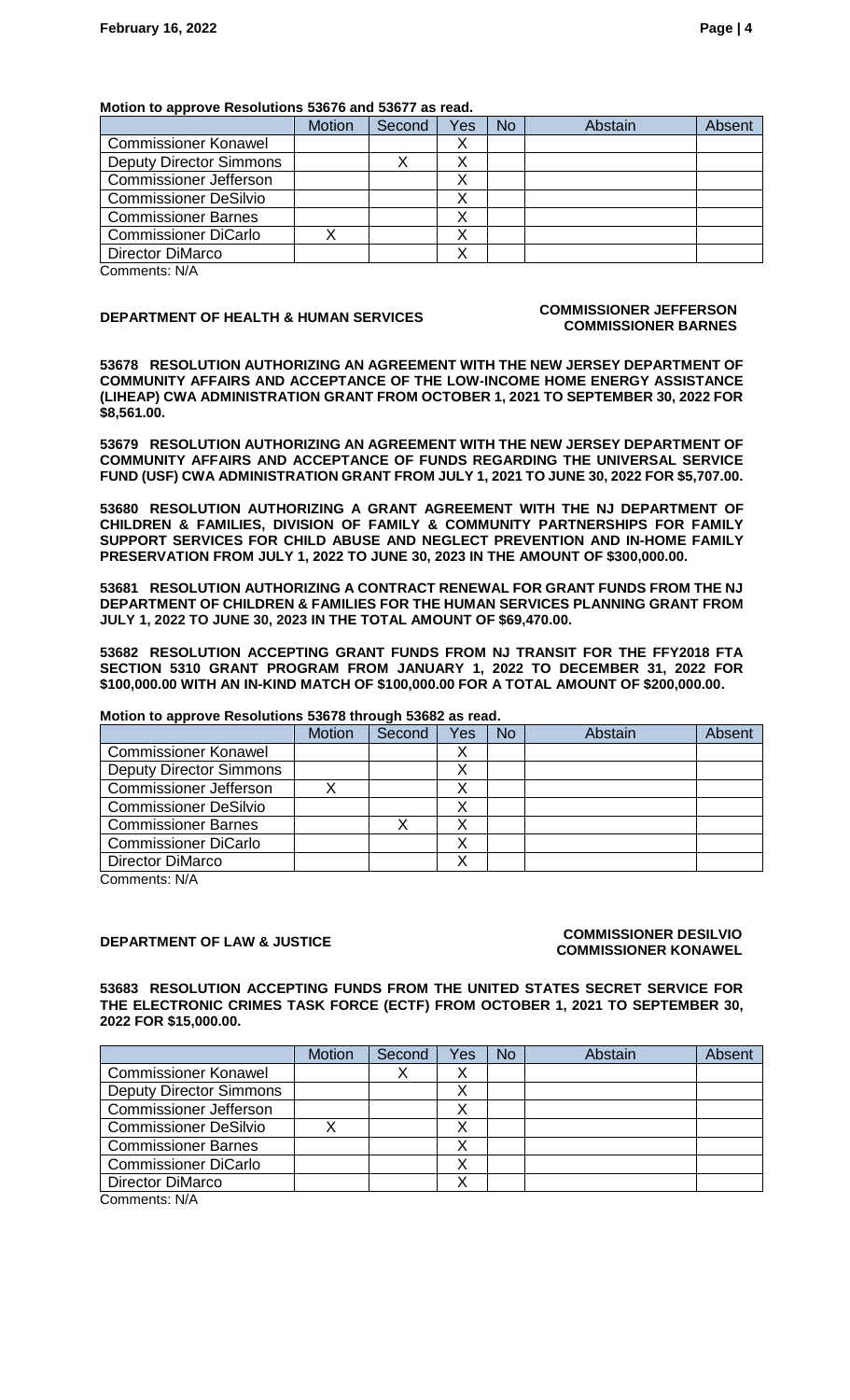**DEPARTMENT OF EDUCATION, LAND & PROPERTY**

**COMMISSIONER BARNES COMMISSIONER JEFFERSON**

**53684 RESOLUTION AUTHORIZING A PURCHASE FROM PATRIOT ROOFING, INC. FROM FEBRUARY 16, 2022 TO MAY 16, 2022 FOR \$149,816.00.**

**53685 RESOLUTION AUTHORIZING CONTRACTS WITH RMS ENVIRONMENTAL, LLC AND PENNONI ASSOCIATES, INC., FROM JANUARY 22, 2022 TO JANUARY 21, 2023, IN AN AMOUNT NOT TO EXCEED \$40,000.00 EACH.** 

**53686 RESOLUTION AUTHORIZING THE RESTRUCTURING AND SEPARATION OF THE BOARDS OF EDUCATION OF THE SPECIAL SERVICES SCHOOL DISTRICT AND THE VOCATIONAL SCHOOL DISTRICT OF THE COUNTY OF GLOUCESTER.**

**Motion to approve Resolutions 53684 through 53686 as read.**

|                                | <b>Motion</b> | Second | Yes | <b>No</b> | Abstain | Absent |
|--------------------------------|---------------|--------|-----|-----------|---------|--------|
| <b>Commissioner Konawel</b>    |               |        |     |           |         |        |
| <b>Deputy Director Simmons</b> |               |        |     |           |         |        |
| <b>Commissioner Jefferson</b>  |               |        |     |           |         |        |
| <b>Commissioner DeSilvio</b>   |               |        |     |           |         |        |
| <b>Commissioner Barnes</b>     |               |        |     |           |         |        |
| <b>Commissioner DiCarlo</b>    |               |        |     |           |         |        |
| <b>Director DiMarco</b>        |               |        |     |           |         |        |

Comments: N/A

# **DEPARTMENT OF GOVERNMENT SERVICES**<br> **COMMISSIONER** KONAWEL

# **COMMISSIONER DESILVIO**

#### **Old Business**:

**New Business**: Commissioner Konawel addressed the board concerning all commissioners being invited to all events. Administrator Bruner explained when a business invites a commissioner to an event that the County follows the rule of 3 less than 4 by the department (Director, Deputy Director, Liaison). If it is a County planned event such as groundbreakings, ribbon cuttings, etc., these events would be advertised and everyone would be invited.

#### **Public Portion (time limit of five (5) minutes per person) OPEN**

|                                | <b>Motion</b> | Second | Yes | No | Abstain | Absent |
|--------------------------------|---------------|--------|-----|----|---------|--------|
| <b>Commissioner Konawel</b>    |               |        |     |    |         |        |
| <b>Deputy Director Simmons</b> |               |        |     |    |         |        |
| <b>Commissioner Jefferson</b>  |               |        |     |    |         |        |
| Commissioner DeSilvio          |               |        |     |    |         |        |
| <b>Commissioner Barnes</b>     |               |        |     |    |         |        |
| <b>Commissioner DiCarlo</b>    |               |        |     |    |         |        |
| Director DiMarco               |               |        |     |    |         |        |

Comments: Jackie Vigilante from Harrison Township addressed the board regarding posts that did not include Commissioner Konawel and Commissioner DeSilvo. Administrator Bruner once again reiterate that this was NOT a county event the Habitat provided the personal invites and once again the County has not sponsored any events this year to date. Commissioner Jefferson stated there was no failure, everyone was in attendance and picture was provided later that showed everyone.

**CLOSE**

|                                | <b>Motion</b> | Second | Yes | No | Abstain | <b>Absent</b> |
|--------------------------------|---------------|--------|-----|----|---------|---------------|
| <b>Commissioner Konawel</b>    |               |        | ↗   |    |         |               |
| <b>Deputy Director Simmons</b> |               |        |     |    |         |               |
| <b>Commissioner Jefferson</b>  |               |        |     |    |         |               |
| <b>Commissioner DeSilvio</b>   |               |        |     |    |         |               |
| <b>Commissioner Barnes</b>     |               |        |     |    |         |               |
| <b>Commissioner DiCarlo</b>    |               |        |     |    |         |               |
| Director DiMarco               |               |        |     |    |         |               |
| $Ccommon 0 1 N N$              |               |        |     |    |         |               |

Comments: N/A